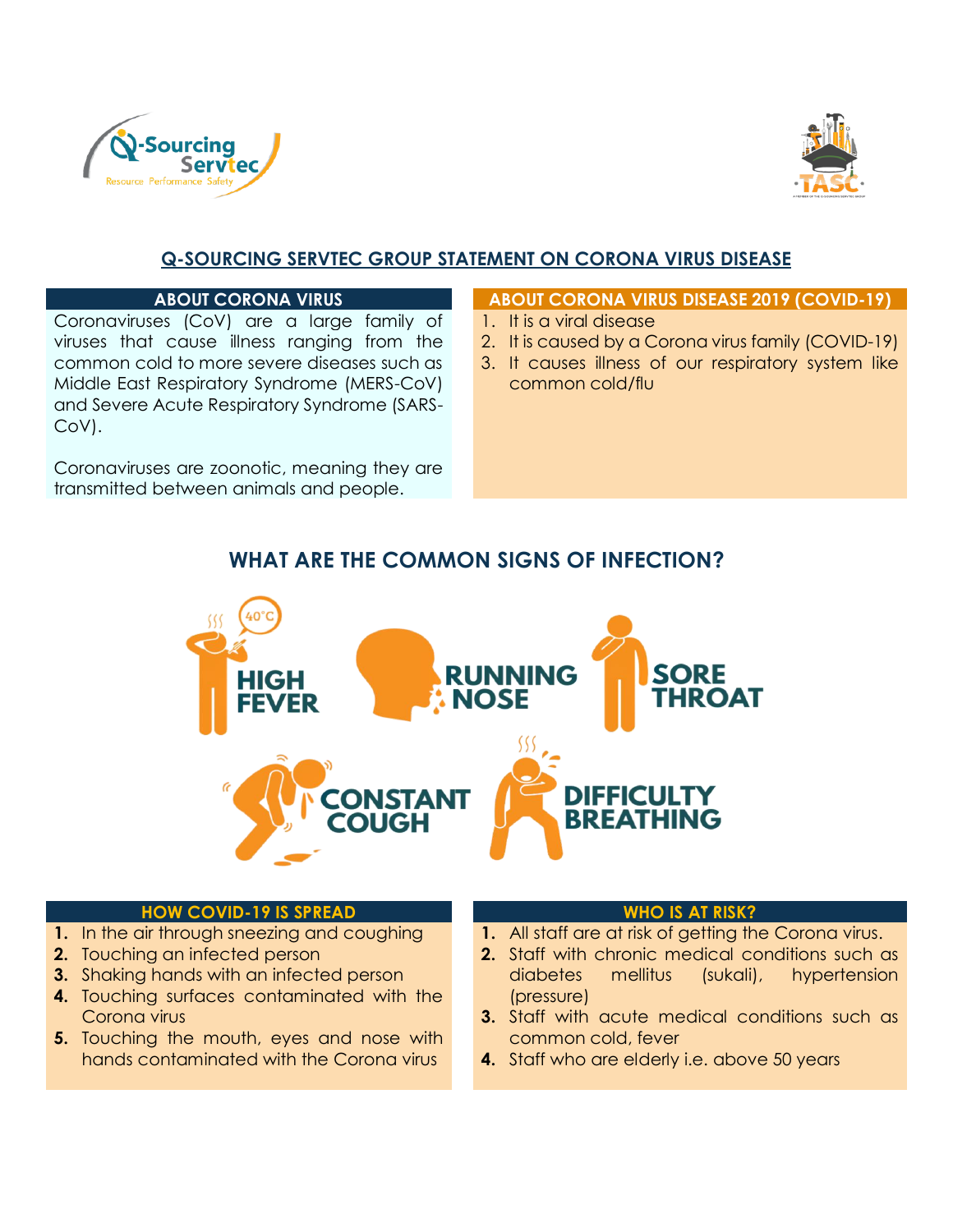



### **HOW CAN WE FIGHT THE SPREAD OF COVID-19?**

#### **1. WASH HANDS**

Thoroughly with soap and water or hand sanitizers (60% alcohol) in these times. At least do this 10 times a day. Wash hands before leaving home, after breaks, in public places, after using the toilet, before cooking or eating.

#### **2. DO NOT**

Shake hands with any staff

#### **3. AVOID**

Touching surfaces with unwashed hands

#### **4. AVOID**

Close contact with persons at work. Be at least a meter apart.

**5.** In case of sneeze or cough, use a tissue and throw it away in bin. Please wash hands thoroughly after.

#### **6. DO NOT**

Share any items that encounter the mouth such as cups and bottles.

#### **7. DO NOT**

Touch eyes, nose, mouth with unwashed hands

**8. AVOID** meetings especially in closed spaces

#### **9. ENSURE**

All work surfaces and equipment should be regularly cleaned with disinfectant (Jik, Dettol). These surfaces and equipment include desks, tables, telephones, keyboards and mobile phones.

- **10.** Any QSS staff with a mild flu, cough or fever **MUST** visit the medical doctor. He/she **MUST**  stay at home, rest, rehydrate and follow the doctor's recommendations.
- **11.** All ill QSS staff **MUST** not share items such as bedding, dishes, towel etc.
- **12.** All staff traveling upcountry **MUST** follow the above recommendations with much priority
- **13.** Use masks **ONLY** to the staff who have acute medical conditions, chronic medical conditions and the elderly.
- **14. AVOID** unnecessary movements at the workplace and in the hometowns and villages